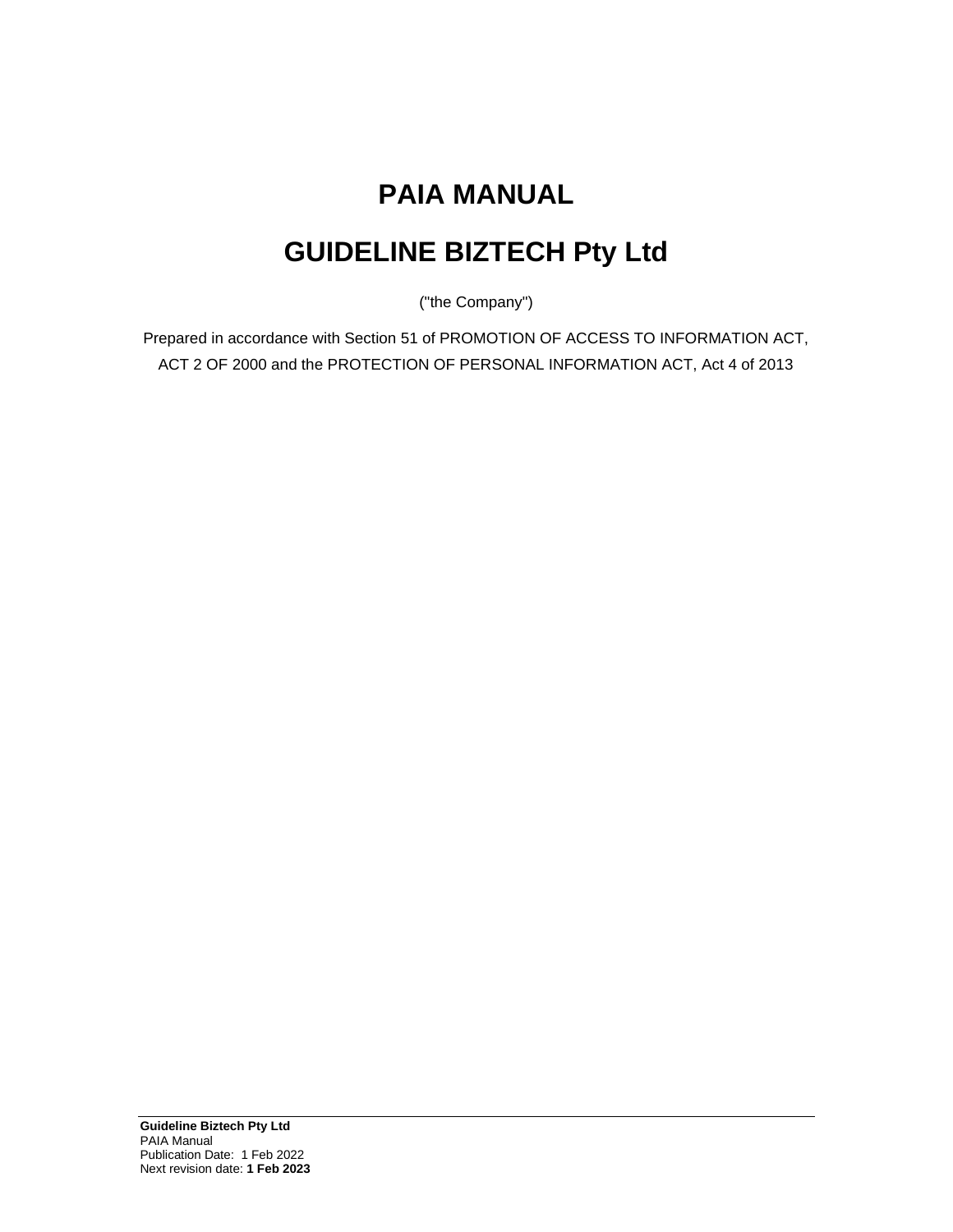## **Table of Contents**

| $2^{\circ}$             |                                                                                       |
|-------------------------|---------------------------------------------------------------------------------------|
| $\overline{\mathbf{3}}$ |                                                                                       |
| 4                       |                                                                                       |
| 5                       | CATEGORIES OF RECORDS WHICH ARE AVAILABLE WITHOUT A PERSON HAVING TO REQUEST          |
|                         | ACCESS IN TERMS OF THE ACT IN TERMS OF SECTION 52(2) [SECTION 51(1)(B)(II)] 5         |
| 6                       | RECORDS AVAILABLE IN TERMS OF ANY OTHER LEGISLATION [SECTION 51(1)(B(III))]  5        |
| $\overline{7}$          | ACCESS TO THE RECORDS HELD BY THE PRIVATE BODY IN QUESTION [SECTIONS 51(1)(B)(III)  6 |
| 8                       |                                                                                       |
| 9                       |                                                                                       |
| 10                      |                                                                                       |
| 11                      |                                                                                       |
| 12 <sup>2</sup>         |                                                                                       |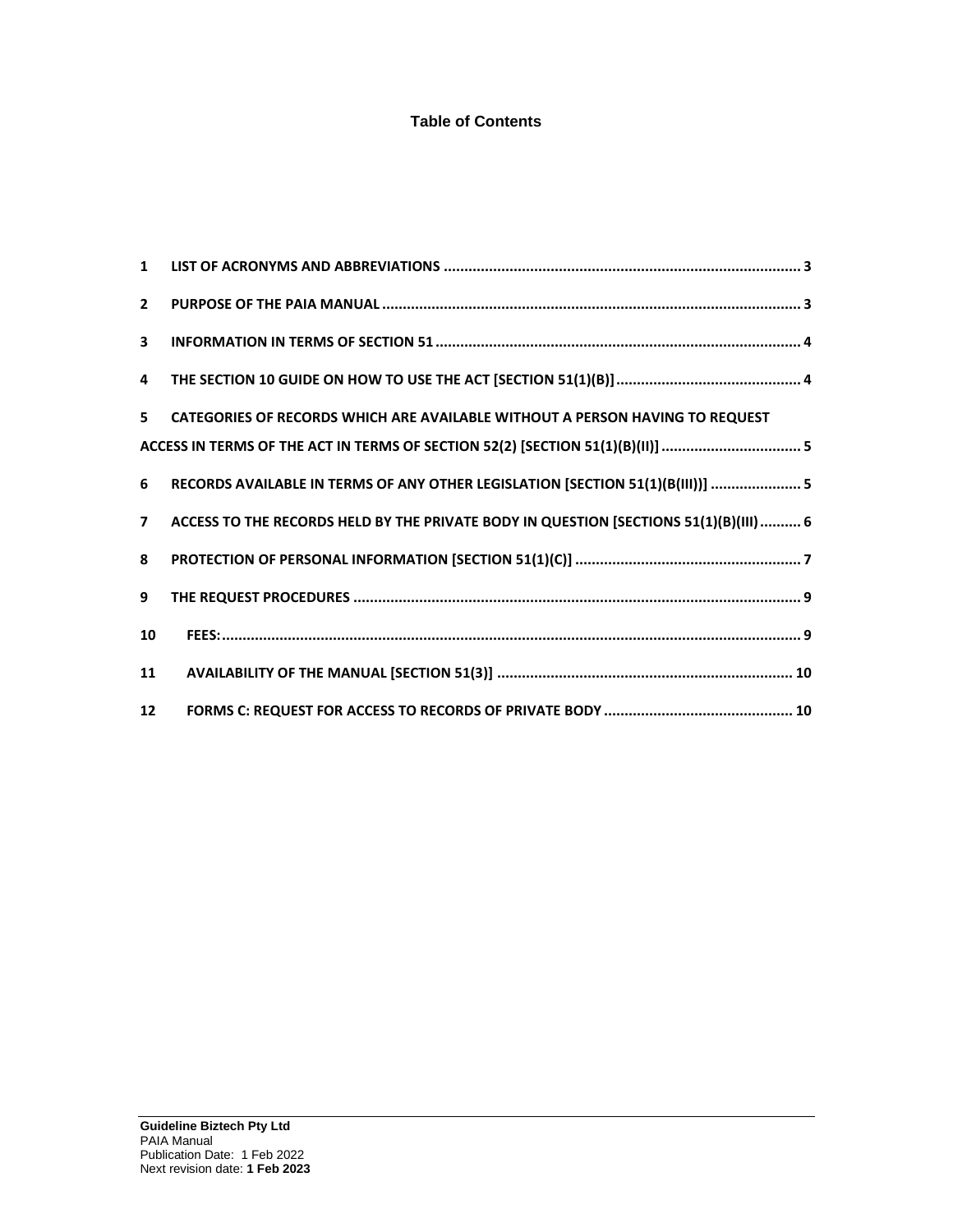## <span id="page-2-0"></span>1 **LIST OF ACRONYMS AND ABBREVIATIONS**

| 1.1 | CEO          | <b>Chief Executive Officer</b>                       |
|-----|--------------|------------------------------------------------------|
| 1.2 | IО           | Information Officer                                  |
| 1.3 | Minister     | Minister of Justice and Correctional Services        |
| 1.4 | <b>PAIA</b>  | Promotion of Access to Information Act No. 2 of 2000 |
| 1.5 | <b>POPIA</b> | Protection of Personal Information Act No. 4 of 2013 |
| 1.6 | Regulator    | Information Regulator                                |
| 1.7 | Republic     | Republic of South Africa                             |

## <span id="page-2-1"></span>2 **PURPOSE OF THE PAIA MANUAL**

- 2.1 check the categories of records held by a body which are available without a person having to submit a formal PAIA request.
- 2.2 have a sufficient understanding of how to make a request for access to a record of the body, by providing a description of the subjects on which the body holds records and the categories of records held on each subject.
- 2.3 know the description of the records of the body which are available in accordance with any other legislation.
- 2.4 access all the relevant contact details of the Information Officer who will assist the public with the records they intend to access.
- 2.5 know the description of the guide on how to use PAIA, as updated by the Regulator and how to obtain access to it.
- 2.6 know if the body will process personal information, the purpose of processing of personal information and the description of the categories of data subjects and of the information or categories of information relating thereto.
- 2.7 know the description of the categories of data subjects and of the information or categories of information relating thereto.
- 2.8 know the recipients or categories of recipients to whom the personal information may be supplied.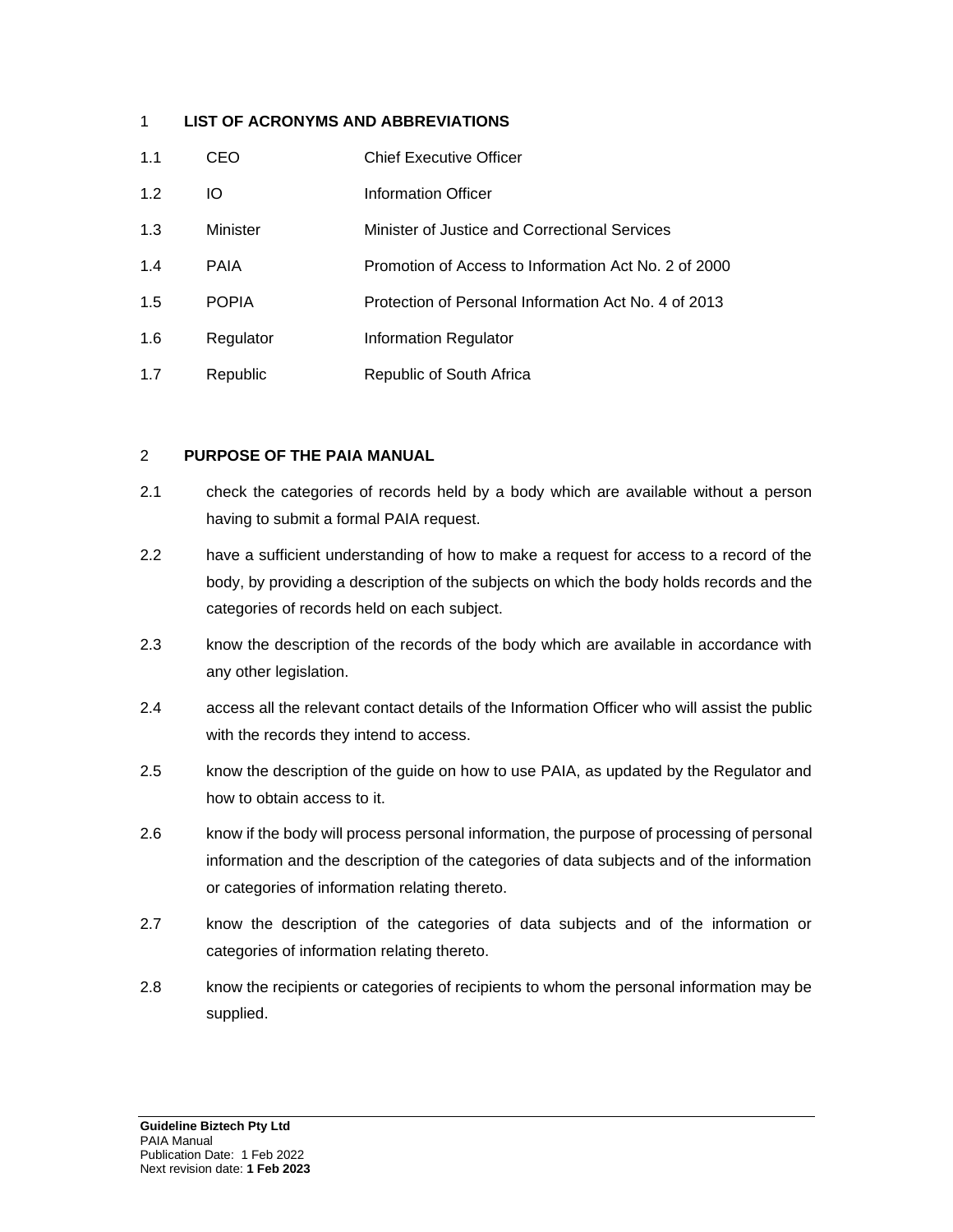- 2.9 know if the body has planned to transfer or process personal information outside the Republic of South Africa and the recipients or categories of recipients to whom the personal information may be supplied; and
- 2.10 know whether the body has appropriate security measures to ensure the confidentiality, integrity and availability of the personal information which is to be processed.

## <span id="page-3-0"></span>3 **INFORMATION IN TERMS OF SECTION 51**

| Registration number        | 2012/018904/07        |
|----------------------------|-----------------------|
| Postal address:            | Unit 9, The Straight, |
|                            | Straight Avenue,      |
|                            | Pineslopes,           |
|                            | Fourways,             |
|                            | 2194                  |
| Street address:            | Unit 9, The Straight, |
|                            | Straight Avenue,      |
|                            | Pineslopes,           |
|                            | Fourways,             |
|                            | 2194                  |
| Phone number:              | +27 10 141 0241       |
| Email address:             | support@rubiqbiz.com  |
| Website:                   | https://rubiqbiz.com  |
| <b>Information Officer</b> | Werner Wilmot         |

### *Contact details [Section 51(1)(a)]*

## <span id="page-3-1"></span>4 **THE SECTION 10 GUIDE ON HOW TO USE THE ACT [SECTION 51(1)(B)]**

4.1 The PAIA Act grants a requester access to records of a private body, if the record is required for the exercise or protection of any rights. If a public body lodges a request, the public body must be acting in the public interest.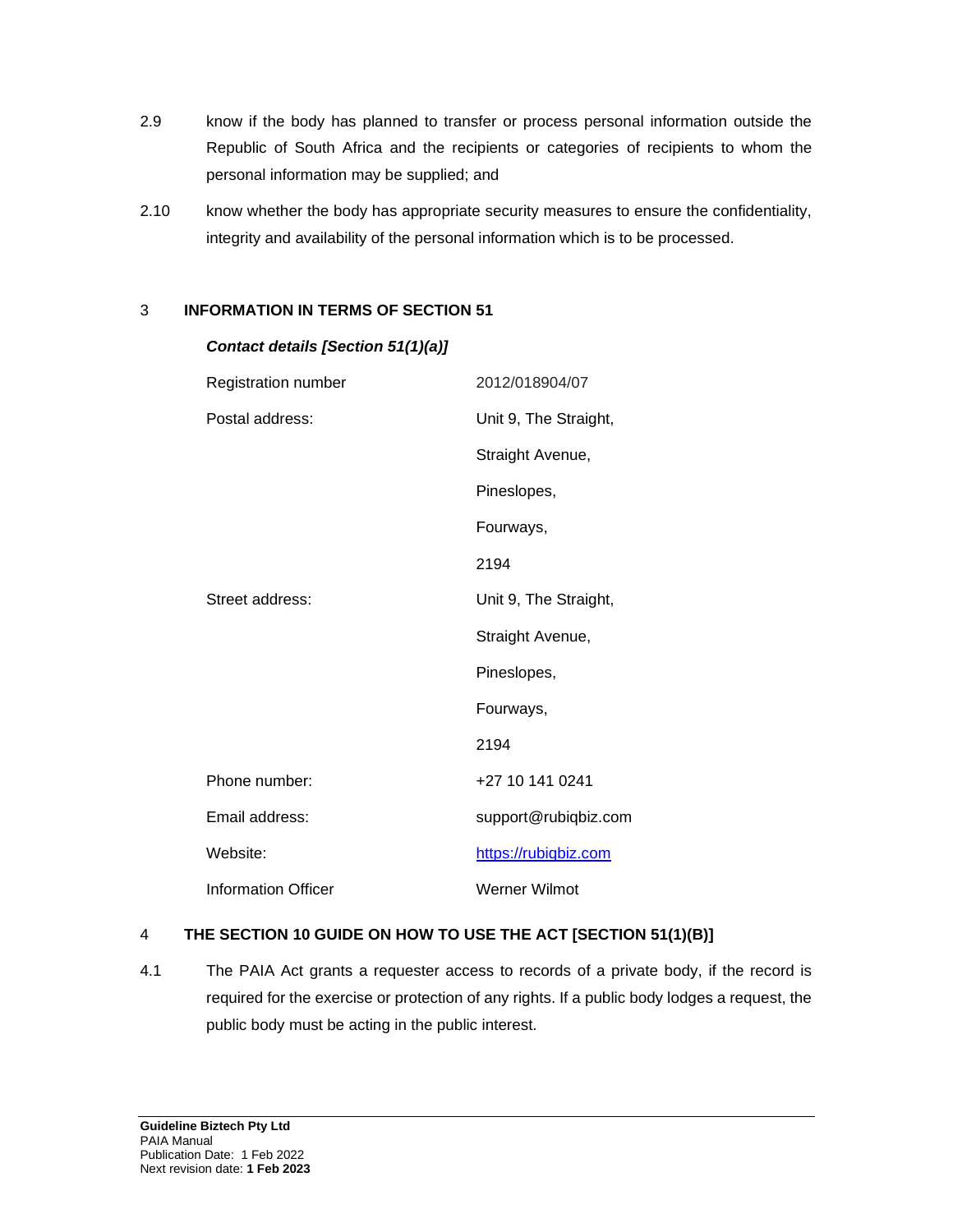- 4.2 Requests in terms of the PAIA Act shall be made in accordance with the prescribed procedures, at the rates provided. The forms and tariff are dealt with in paragraphs 6 and 7 of the Act.
- 4.3 The Guide is available from the South African Human Rights Commission. Please direct any queries to:

The South African Human Rights Commission - PAIA Unit The Research and Documentation Department.

| Street address: | 27 Stiemens Street        |  |  |  |  |
|-----------------|---------------------------|--|--|--|--|
|                 | Braamfontein              |  |  |  |  |
|                 | Johannesburg              |  |  |  |  |
| Postal address: | Private Bag 2700          |  |  |  |  |
|                 | Houghton                  |  |  |  |  |
|                 | 2041                      |  |  |  |  |
| Telephone:      | +27 11 877 3600           |  |  |  |  |
| Fax:            | +27 11 403 0668           |  |  |  |  |
| Email:          | info@sahrc.org.za         |  |  |  |  |
| Website:        | https://www.sahrc.org.za/ |  |  |  |  |

# <span id="page-4-0"></span>5 **CATEGORIES OF RECORDS WHICH ARE AVAILABLE WITHOUT A PERSON HAVING TO REQUEST ACCESS IN TERMS OF THE ACT IN TERMS OF SECTION 52(2) [SECTION 51(1)(B)(II)]**

No notice has been submitted by the practice to the Minister of Justice and Constitutional Development regarding the categories of records, which are available without a person having to request access in terms of Section 52(2) of PAIA.

## <span id="page-4-1"></span>6 **RECORDS AVAILABLE IN TERMS OF ANY OTHER LEGISLATION [SECTION 51(1)(B(III))]**

- Basic Conditions of Employment Act. 75 of 1997
- The Constitution of the Republic of South Africa, 1996
- Consumer Protection Act, 68 of 2008
- Companies Act No. 71 of 2008
- Companies Amendment Act No 3 of 2011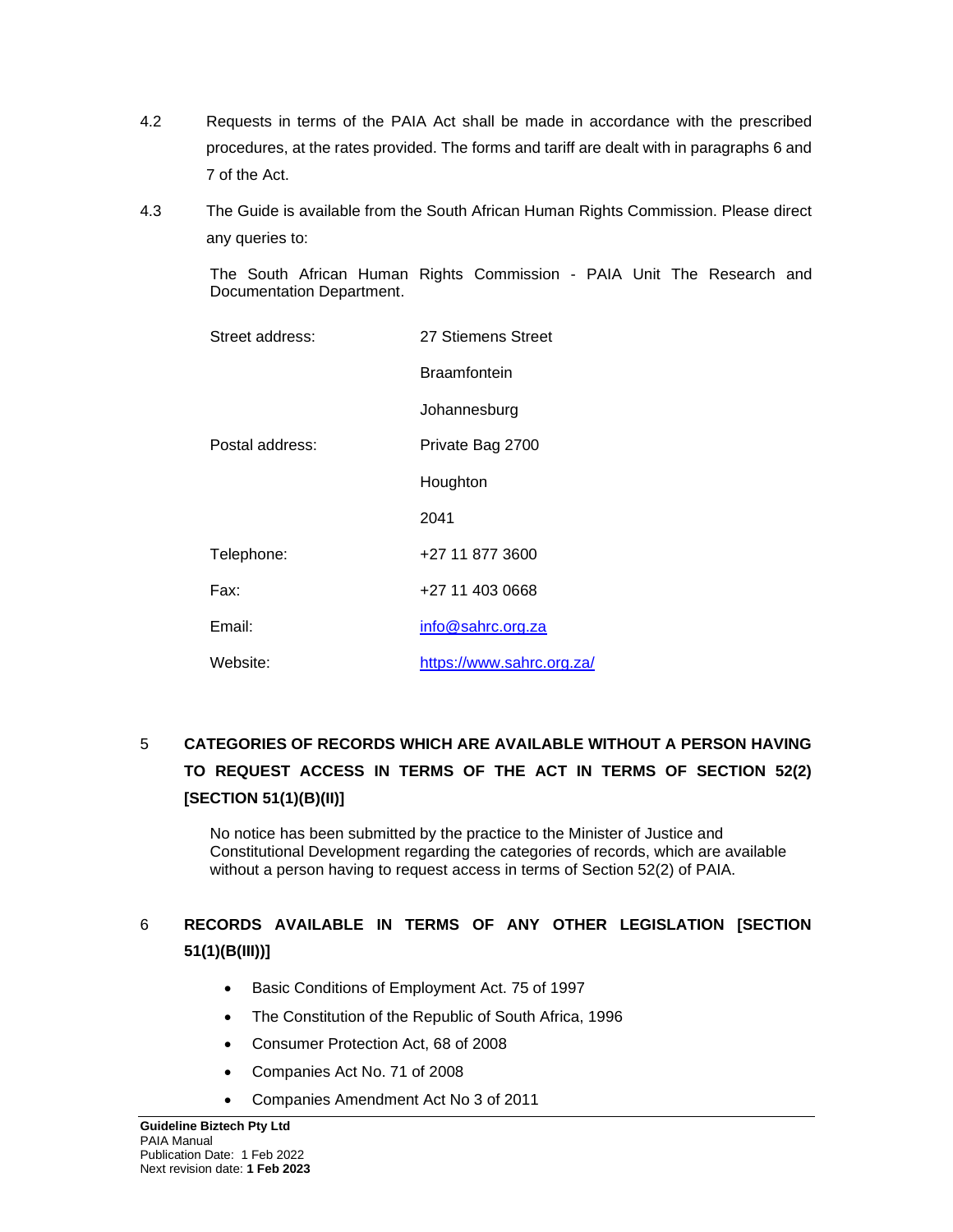- Income Tax Act No. 95 of 1967
- Compensation for Occupational Injuries and Health Diseases Act No.130 of 1993
- Copyright Act No 98 of 1978
- Electronic Communications and Transactions Act No 25 of 2002
- Employment Equity Act No 55 of 1998
- Financial Advisory and Intermediary Services Act No 37 of 2002
- Labour Relations Act No 66 of 1995
- Occupational Health and Safety Act, 85 of 1993
- Promotion of Access of Information Act No 2 of 2000
- Protection of Personal Information Act, 4 of 2013
- Skills Development Levies Act No. 9 of 1999
- Skills Development Act No. 97 of 1998
- Unemployment Contributions Act No. 4 of 2002
- Unemployment Insurance Act No. 63 of 2001
- Value Added Tax Act No. 89 of 1991

## <span id="page-5-0"></span>7 **ACCESS TO THE RECORDS HELD BY THE PRIVATE BODY IN QUESTION [SECTIONS 51(1)(B)(III)**

Records that may be requested. A description of the subjects of the records held by the body and the categories in which these subjects are classed *[Section 51(1)(b)(iii)]*

| <b>Category of records</b> | <b>Types of the Record</b>      | Available upon request    |
|----------------------------|---------------------------------|---------------------------|
| Marketing                  | <b>Full Name</b>                | X                         |
|                            | <b>Email Address</b>            | $\boldsymbol{\mathsf{x}}$ |
|                            | <b>Contact Number</b>           | $\boldsymbol{\mathsf{x}}$ |
|                            | Industry                        | X                         |
|                            | Company Name                    | $\boldsymbol{\mathsf{x}}$ |
|                            | Approximate number of employees | $\boldsymbol{\mathsf{x}}$ |
|                            | <b>Internet Browser</b>         | X                         |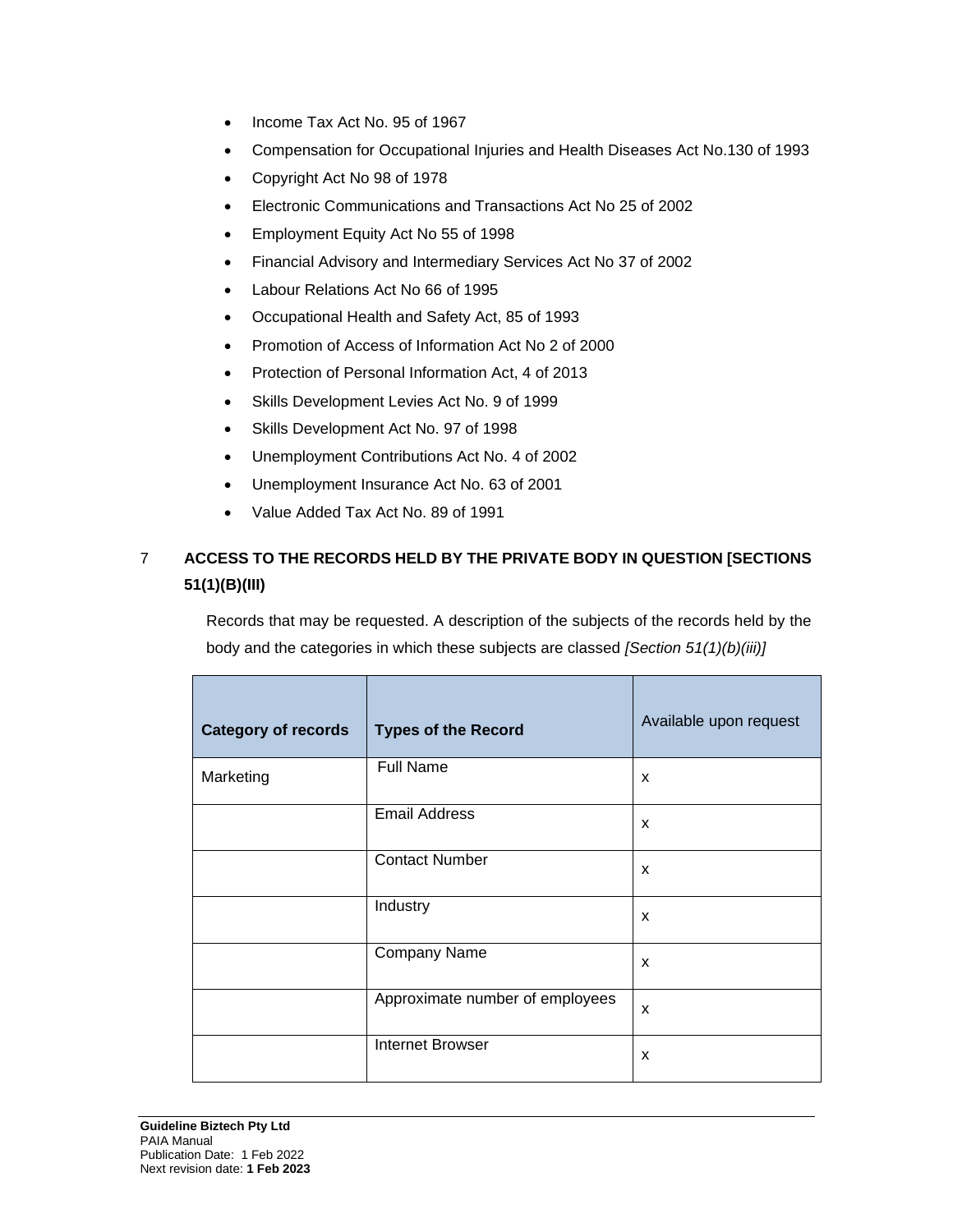| Device & OS version |  |
|---------------------|--|
| Geographical area   |  |

## <span id="page-6-0"></span>8 **PROTECTION OF PERSONAL INFORMATION [SECTION 51(1)(C)]**

#### 8.1 *Purpose of Processing*

We collect and process personal information to

- provide you with access to our products and services
- help us improve our offerings
- support our contractual agreements.
- To notify you about changes to our services
- To respond to your queries or comments
- Suggest products or services (including those of relevant third parties) which we think may be of interest to you
- To assist with business development
- Evaluate the use of the site, products, and services

Where we collect Personal Information for a specific purpose, we will not keep it for longer than is necessary to fulfil that purpose, unless we must keep it for legitimate business or legal reasons.

We use Personal Information to comply with legal and regulatory requirements to which apply to us, or when it is otherwise allowed by law.

8.2 A description of the categories of data subjects and of the information or categories of information relating thereto

Categories of data subjects and personal information processed by **Guideline BizTech** include the following:

| <b>Category of data subjects</b> | <b>Types of the Record</b> |
|----------------------------------|----------------------------|
| <b>Personal Records</b>          | <b>Full Name</b>           |
|                                  | <b>Email Address</b>       |
|                                  | <b>Contact Number</b>      |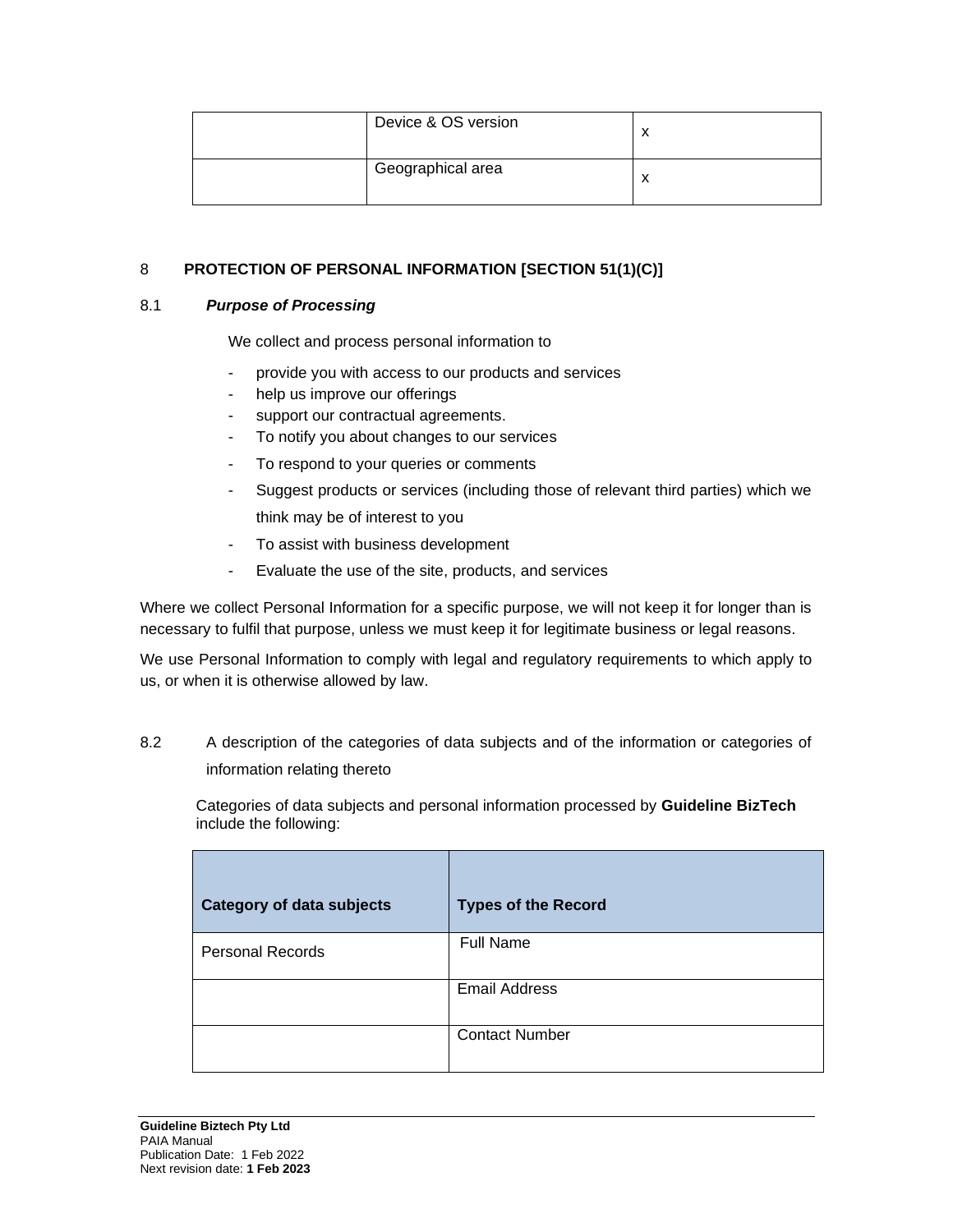| Non-Personal Records | Industry                        |
|----------------------|---------------------------------|
|                      | Company Name                    |
|                      | Approximate number of employees |
|                      | <b>Internet Browser</b>         |
|                      | Device & OS version             |
|                      | Geographical area               |

## 8.3 The recipients or categories of recipients to whom the personal information may be supplied

Guideline Biztech may supply Personal and Non-Personal records to service providers who renders the following services to Guideline Biztech;

- Cloud based services for data storage, email, network and security services
- Cloud based tools for Human Resources and Marketing solutions
- Third-party organizations providing legal services
- Government organizations as required for legal purposes

### 8.4 Planned transborder flows of personal information

The Act controls the transfer of personal information from South Africa to foreign countries and prohibits this unless: (section 71)

- the person receiving the information is subject to similar laws;
- the subject has agreed to the transfer of information;
- such transfer is part of the performance of a contract which the subject is a party; or
- transfer is for the benefit of the subject and it is not reasonably practicable to obtain their consent and that such consent would be likely to be given. (section 72)
- 8.5 The suitability of the information security measures to be implemented to ensure confidentiality, integrity and availability of the information which is to be processed

Guideline Biztech employs the latest technology to ensure the confidentiality, integrity and availability of its information assets which include the Personal Information under its care. These measures include:

• Boundary firewalls and Internet gateways.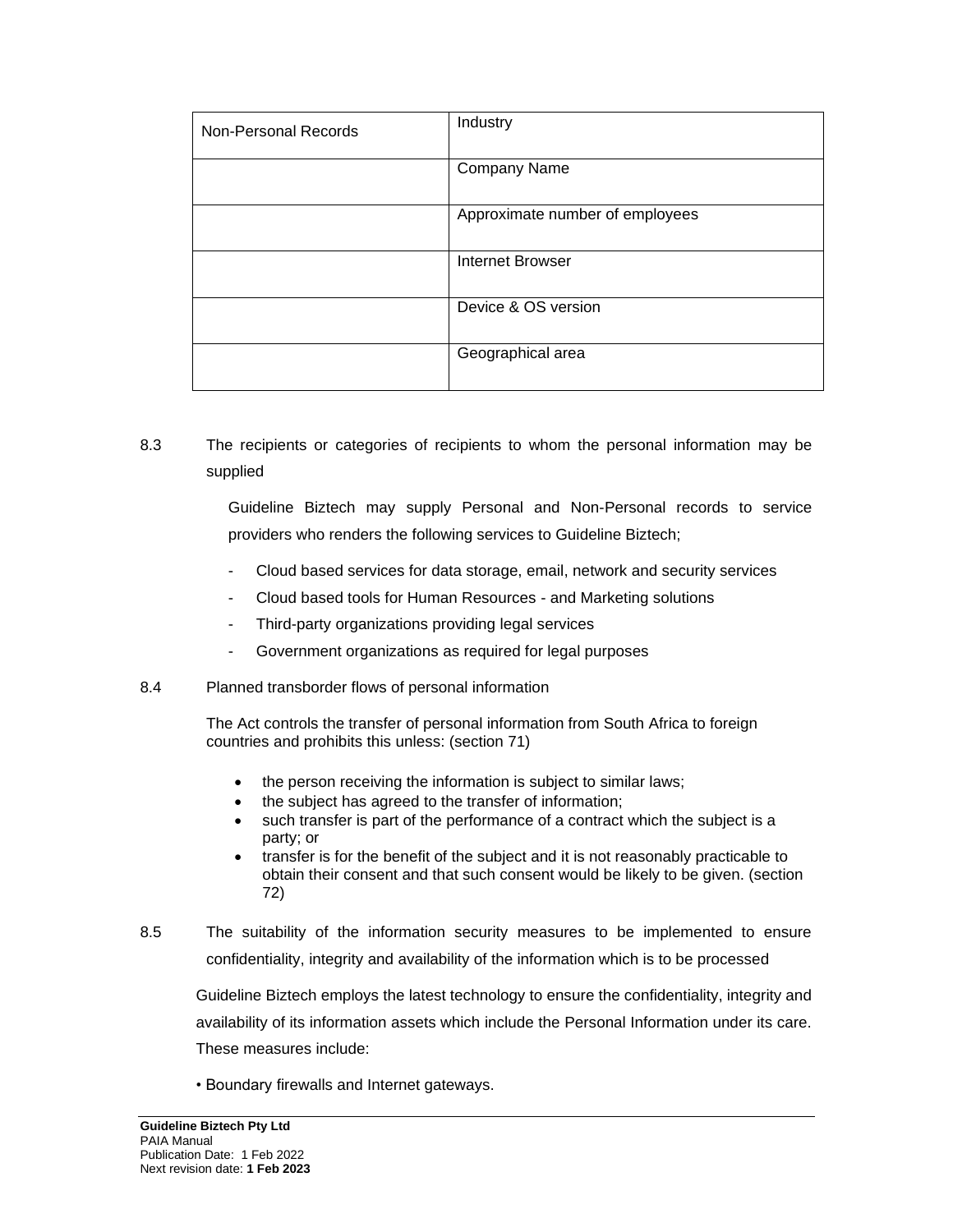- Secure configuration of all devices and software which make up the IT infrastructure.
- Both logical and physical access controls
- Malware protection
- Patch management to keep software up to date.
- Service Providers who process Personal Information on behalf of Guideline Biztech are bound by agreement to implement similar information security controls than those employed by Guideline Biztech

#### <span id="page-8-0"></span>9 **THE REQUEST PROCEDURES**

#### 9.1 *Form of request*:

- 9.1.1 The requester must use the prescribed form below to make the request for access to a record. This must be addressed to the **Guideline Biztech** Information officer. This request must be made to the address or electronic mail address of the body concerned [*s 53(1)*].
- 9.1.2 The requester must provide sufficient detail on the request form to enable the Information Officer to identify the record and the requester. The requester should also indicate which form of access is required. The requester should also indicate if any other manner is to be used to inform the requester and state the necessary particulars to be so informed [s  $53(2)(a)$  and (b) and (c)].
- 9.1.3 The requester must identify the right that is sought to be exercised or to be protected and provide an explanation of why the requested record is required for the exercise or protection of that right [s 53(2)(d)].
- 9.1.4 If a request is made on behalf of another person, the requester must then submit proof of the capacity in which the requester is making the request to the satisfaction of the Information Officer [s 53(2)(f)].

### <span id="page-8-1"></span>10 **FEES:**

A requester who seeks access to a record containing personal information about that requester is not required to pay the request fee. Every other requester, who is not a personal requester, must pay the required request fee: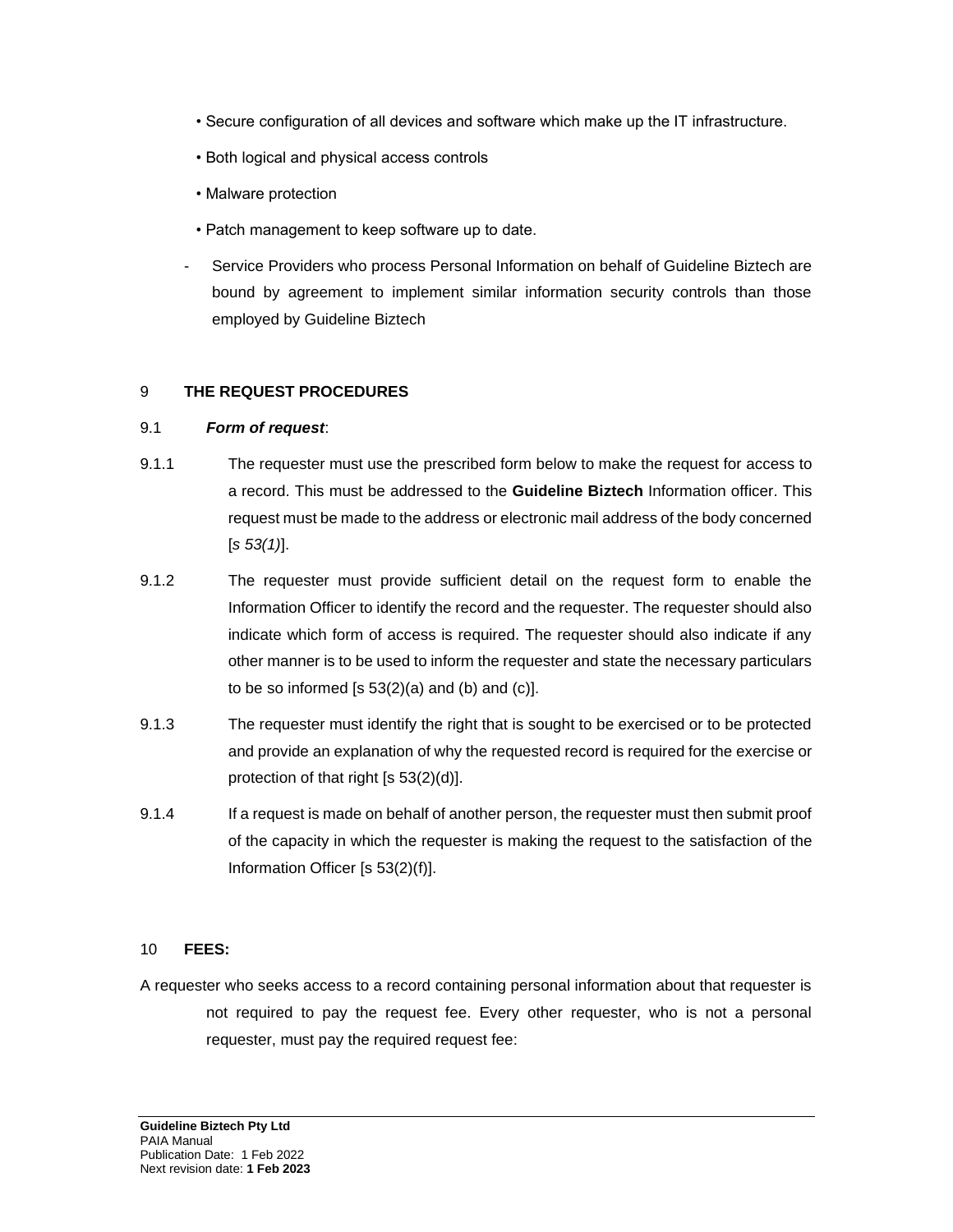- 10.1 The Information Officer must notify the requester (other than a personal requester) by notice, requiring the requester to pay the prescribed fee (if any) before further processing the request [*s 54(1)*].
- 10.2 The fee that the requester must pay to a private body is **R50**. The requester may lodge an application to the court against the tender or payment of the request fee [*s 54(3)(b)*].
- 10.3 After the Information Officer has made a decision on the request, the requester must be notified in the required form.
- 10.4 If the request is granted then a further access fee must be paid for the search, reproduction, preparation and for any time that has exceeded the prescribed hours (6 hours) to search and prepare the record for disclosure [*s 54(6)*].
- 10.5 Records may be withheld until the fees have been paid.

## <span id="page-9-0"></span>11 **AVAILABILITY OF THE MANUAL [SECTION 51(3)]**

- 11.1 This manual is available in electronic format at [https://www.rubiqbiz.com](https://www.rubiqbiz.com/)
- 11.2 Guideline Biztech will update this PAIA Manual at such intervals as may be deemed necessary.

### <span id="page-9-1"></span>12 **FORMS C: REQUEST FOR ACCESS TO RECORDS OF PRIVATE BODY**

In terms of Section 53(1) of the Promotion of Access to Information Act, 2000 (Act No. 2 of 2000)

### **A. Particulars of private body**

The head (name of body): \_\_\_\_\_\_\_\_\_\_\_\_\_\_\_\_\_\_\_\_\_\_\_\_\_\_\_\_\_\_\_\_\_\_\_\_\_\_\_\_\_\_\_\_\_\_\_

### **B. Particulars of person requesting access to the record**

(a) The particulars of the person who request access to the records must be given below.

(b) The address and/or fax number in the Republic to which the information is to be sent must be given.

(c) Proof of the capacity in which the request is made, if applicable must be attached.

Full names and surname: \_\_\_\_\_\_\_\_\_\_\_\_\_\_\_\_\_\_\_\_\_\_\_\_\_\_\_\_\_\_\_\_\_\_\_\_\_\_\_\_\_\_\_\_\_\_\_\_\_

Identity number: \_\_\_\_\_\_\_\_\_\_\_\_\_\_\_\_\_\_\_\_\_\_\_\_\_\_\_\_\_\_\_\_\_\_\_\_\_\_\_\_\_\_\_\_\_\_\_\_\_\_\_\_\_\_\_\_\_

Postal address: